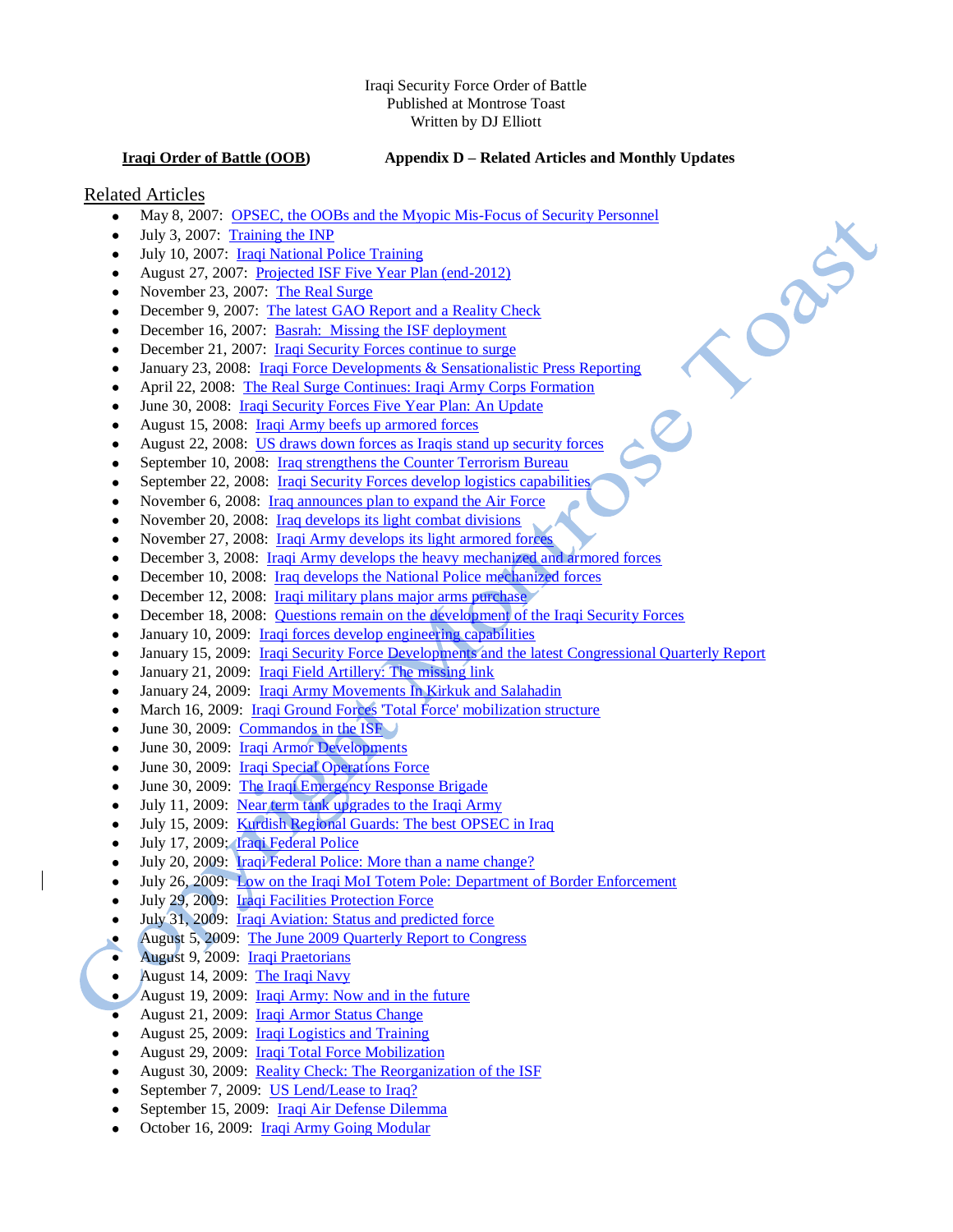- October 26, 2009: [New Iraqi Mechanized Division in early 2010?](http://home.comcast.net/~djyae/site/?/blog/view/34/)
- November 13, 2009: [Iraqi Special Operations Force Growing and Adding Light Armor?](http://home.comcast.net/~djyae/site/?/blog/view/36/)

Cabi

- November 17, 2009: [September 2009 Quarterly Report to Congress](http://home.comcast.net/~djyae/site/?/blog/view/37/)
- November 22, 2009: [The Mid-Euphrates Gap](http://home.comcast.net/~djyae/site/?/blog/view/38/)
- November 25, 2009: [Two New Iraqi Army Divisions forming in Baghdad?](http://home.comcast.net/~djyae/site/?/blog/view/39/)
- December 8, 2009: [Iraqi "Nationalization" Program](http://home.comcast.net/~djyae/site/?/blog/view/43/)
- December 12, 2009: [Projection and Analysis](http://home.comcast.net/~djyae/site/?/blog/view/44/)
- December 22, 2009: [Pure Speculation on the Ukrainian Arms Sale](http://home.comcast.net/~djyae/site/?/blog/view/45/)   $\bullet$
- December 31, 2009: [Why Tanks are an Iraqi Army Priority](http://home.comcast.net/~djyae/site/?/blog/view/46/)
- January 12, 2010: *Iraqi Artillery Developments*  $\bullet$
- January 31, 2010: Partnering the ISF and Peshmerga
- February 8, 2010: [Measuring Stability and Security in Iraq: December 2009](http://home.comcast.net/~djyae/site/?/blog/view/51/)
- February 15, 2010: *Iraqi Army Reorganization*
- February 19, 2010: [Iraqi Air Force Development](http://home.comcast.net/~djyae/site/?/blog/view/53/)   $\bullet$
- March 5, 2010: US Forces-Iraq after 2012?  $\bullet$
- March 20, 2010: [Iraqi Total Force Mobilization Update: March 2010](http://home.comcast.net/~djyae/site/?/blog/view/56/)
- March 29, 2010: Iraqi Armor Speculation and Update: March 2010
- April 9, 2010: [The Ukrainian Arms Sale Speculation Revisited](http://home.comcast.net/~djyae/site/?/blog/view/59/)
- April 18, 2010: Iraqi Air Forces Development and Structure Revisited
- May 10, 2010: [Measuring Stability and Security in Iraq March 2010](http://home.comcast.net/~djyae/site/?/blog/view/62/)
- June 27, 2010: Used US Equipment Transferring to Iraqi Army
- July 11, 2010: [Speculation on Iraqi Army Armor Forces by 2014](http://home.comcast.net/~djyae/site/?/blog/view/66/)
- July 19, 2010: [SWAG on Iraqi Armor Distribution](http://home.comcast.net/~djyae/site/?/blog/view/67/)  $\bullet$
- July 27, 2010: [Army Air Corps splits from Iraqi Air Force](http://home.comcast.net/~djyae/site/?/blog/view/68/)
- August 26, 2010: [Iraqi Modular Armor Brigades](http://home.comcast.net/~djyae/site/?/blog/view/70/)   $\bullet$
- September 10, 2010: [Measuring Stability and Security in Iraq June 2010](http://home.comcast.net/~djyae/site/?/blog/view/72/)
- October 9, 2010: [Possible distribution of Iraqi Armor -](http://home.comcast.net/~djyae/site/?/blog/view/74/) October 2010  $\bullet$
- November 11, 2010: [Iraqi Armor Update November 2010](http://home.comcast.net/~djyae/site/?/blog/view/76/)
- November 17, 2010: [ISF Total Force Mobilization Update November 2010](http://home.comcast.net/~djyae/site/?/blog/view/77/)
- December 08, 2010: [The Unauthorized Third Leg of the Troika](http://home.comcast.net/~djyae/site/?/blog/view/80/)
- December 26, 2010: [Iraqi Aviation Update December 2010](http://home.comcast.net/~djyae/site/?/blog/view/81/)
- January 12, 2011: Is the Iraqi 7th Division Mechanizing?
- January 16, 2011: [Thoughts on ISF Development and Iraq's Ability to Defend Itself](http://home.comcast.net/~djyae/site/?/blog/view/84/)
- January 24, 2011: [Emergency Response Brigades Return to Iraqi Federal Police?](http://home.comcast.net/~djyae/site/?/blog/view/85/)